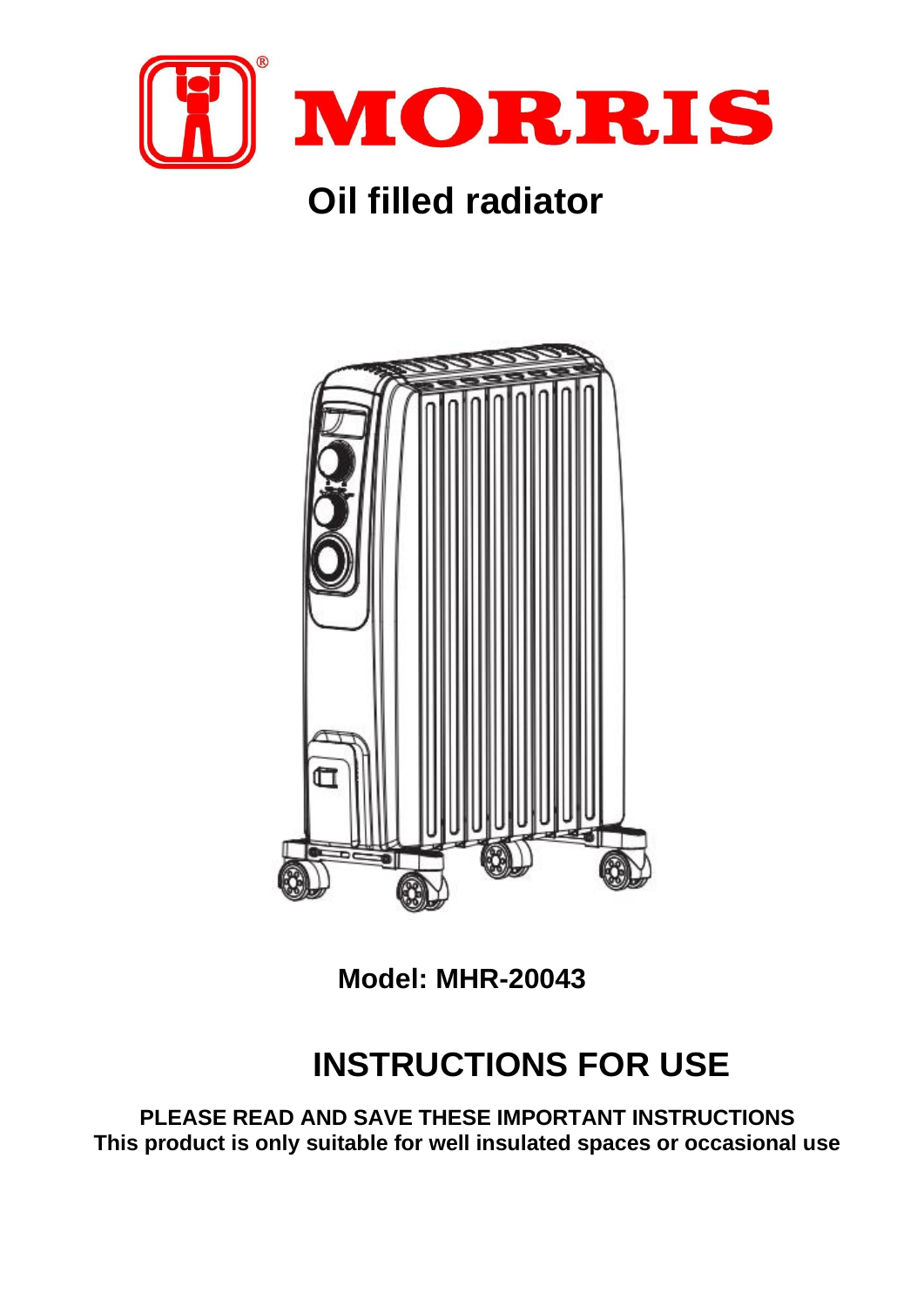## **SAFETY RECOMMENDATIONS**



- 1. **WARNING**: In order to avoid overheating, do not cover the heater.
- 2. This product is not a toy. It should not be used by children or infirm persons without supervision.
- 3. Disconnect from mains when not in use or when moving or cleaning.
- 4. Do not operate the appliance with a damaged cord or plug. If the supply cord is damaged, it must be replaced by the manufacturer or its service agent or a similarly qualified person in order to avoid a hazard.
- 5. The heater is hot when in use. To avoid burns, do not let bare skin touch hot surface.
- 6. Do not immerse cord, plug or any part of the appliance in water or any other liquid.
- 7. Do not use the heater in dusty environments or where flammable vapours are present (e.g. in a workshop or garage).
- 8. Do not place the heater on or near any other source of heat.
- 9. Do not cover the heater. A fire may occur if the heater is covered with or touches flammable material, including curtains, drapes, bedding etc. when in operation. KEEP THE HEATER AWAY FROM SUCH MATERIALS.
- 10.Do not use the heater in the immediate surroundings of bathtubs, showers, washing stands or swimming pools.
- 11.Do not locate the heater below a socket-outlet.
- 12.Do not let the mains lead hang over the edge of the table or work surface or touch hot surfaces.
- 13.Do not use outdoors.
- 14.Do not use the appliance for other than its intended use. This appliance is intended for household use only.
- 15.Do not misuse the cord or pull the cable to disconnect it from the outlet. Instead, grasp the plug and pull it to disconnect.
- 16.Do not attempt to repair, disassemble or modify the appliance. There are no userserviceable parts inside.
- 17.Do not insert or allow foreign objects to enter the ventilation or exhaust openings as this may cause an electric shock , fire or damage to the appliance.
- 18.Do not use this heater with a programmer, timer or any other device that switches the heater on automatically, since a fire risk exists if the heater is covered or positioned incorrectly.
- 19.This heater is filled with a precise quantity of special oil. Repairs requiring opening of the oil container are only to be made by the manufacturer or his service agent who should be contacted if there is an oil leak.
- 20.When scrapping the heater, follow the regulations concerning the disposal of oil.Do not dispose of the heater in household waste and recycle the heater where local facilities exist for electrical goods and oil.
- 21. This appliance can be used by children aged from 8 years and above and persons with reduced physical, sensory or mental capabilities or lack of experience and knowledge if they have been given supervision or instruction concerning use of the appliance in a safe way and understand the hazards involved.
- 22. Children shall not play with the appliance
- 23. Cleaning and user maintenance shall not be made by children without supervision
- 24. Children of less than 3 years should be kept away unless continuously supervised. Children aged from 3 years and less than 8 years shall only switch on/off the appliance provided that it has been placed or installed in its intended normal operating position and they have been given supervision or instruction concerning use of the appliance in a safe way and understand the hazards involved. Children aged from 3 years and less than 8 years shall not plug in, regulate and clean the appliance or perform user maintenance.
- 25. Some parts of this product can become very hot and cause burns. Particular attention has to be given where children and vulnerable people are present.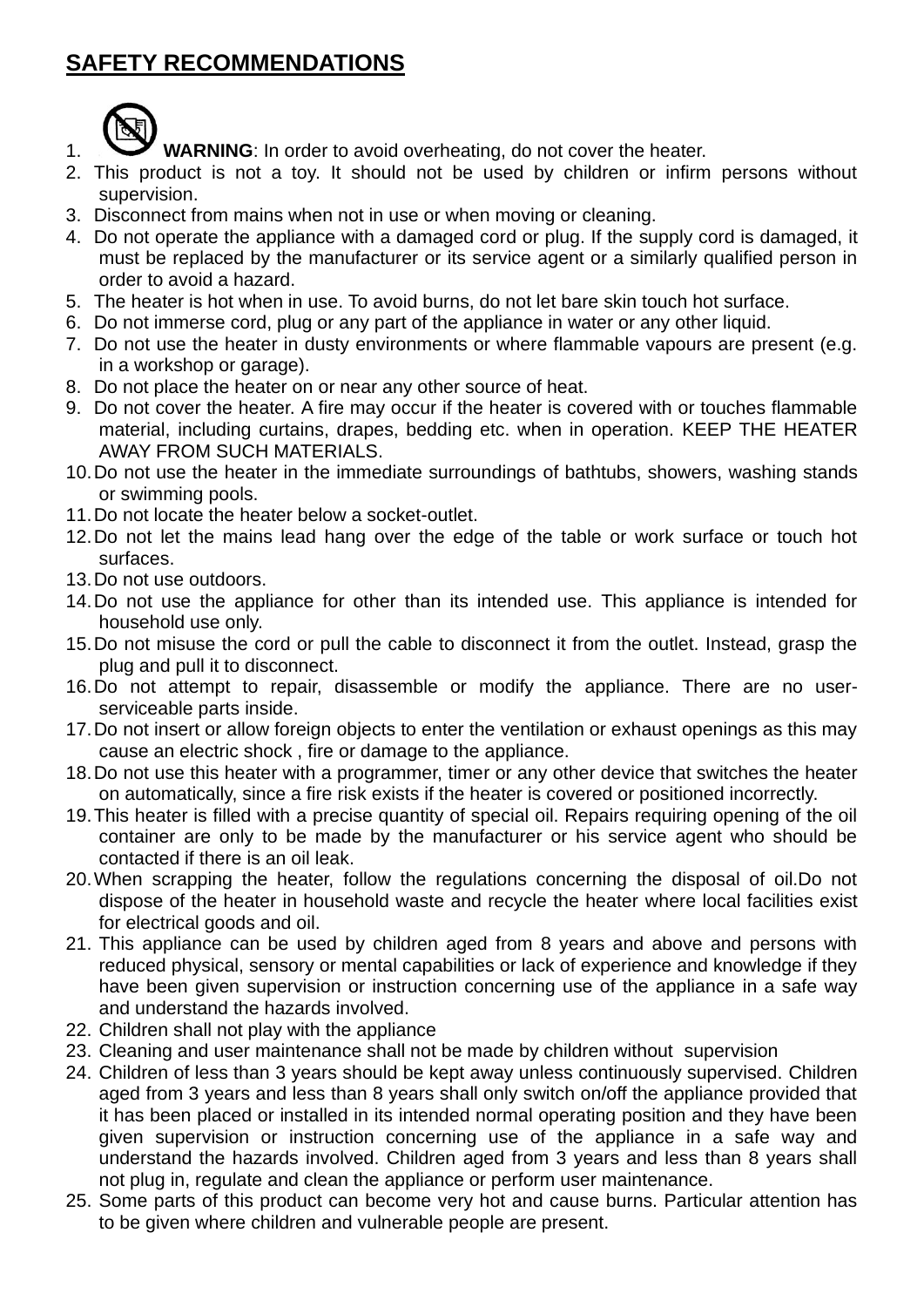#### **PICTURES IN THE MANUAL ARE FOR REFERENCE ONLY AND IS SUBJECT TO THE PHYSICAL PRODUCT IN THE PACKING BOX**

### **DESCRIPTIONS**

A- Rear handle B- Heater body C- Wheel base D- Front handle E- Adjustable thermostat F- Power switch G-Timer H-Cord frame I-Wheel



### **ASSEMBLY**

- Turn the radiator upside-down on a scratch-free and stable surface to prevent damage to the paint finish or your floor surfacing.
- Pull out the wheel base to each side, see Fig 1.

Only operate the radiator in normal upright position with wheels assemblies attached to the bottom.



Fig 1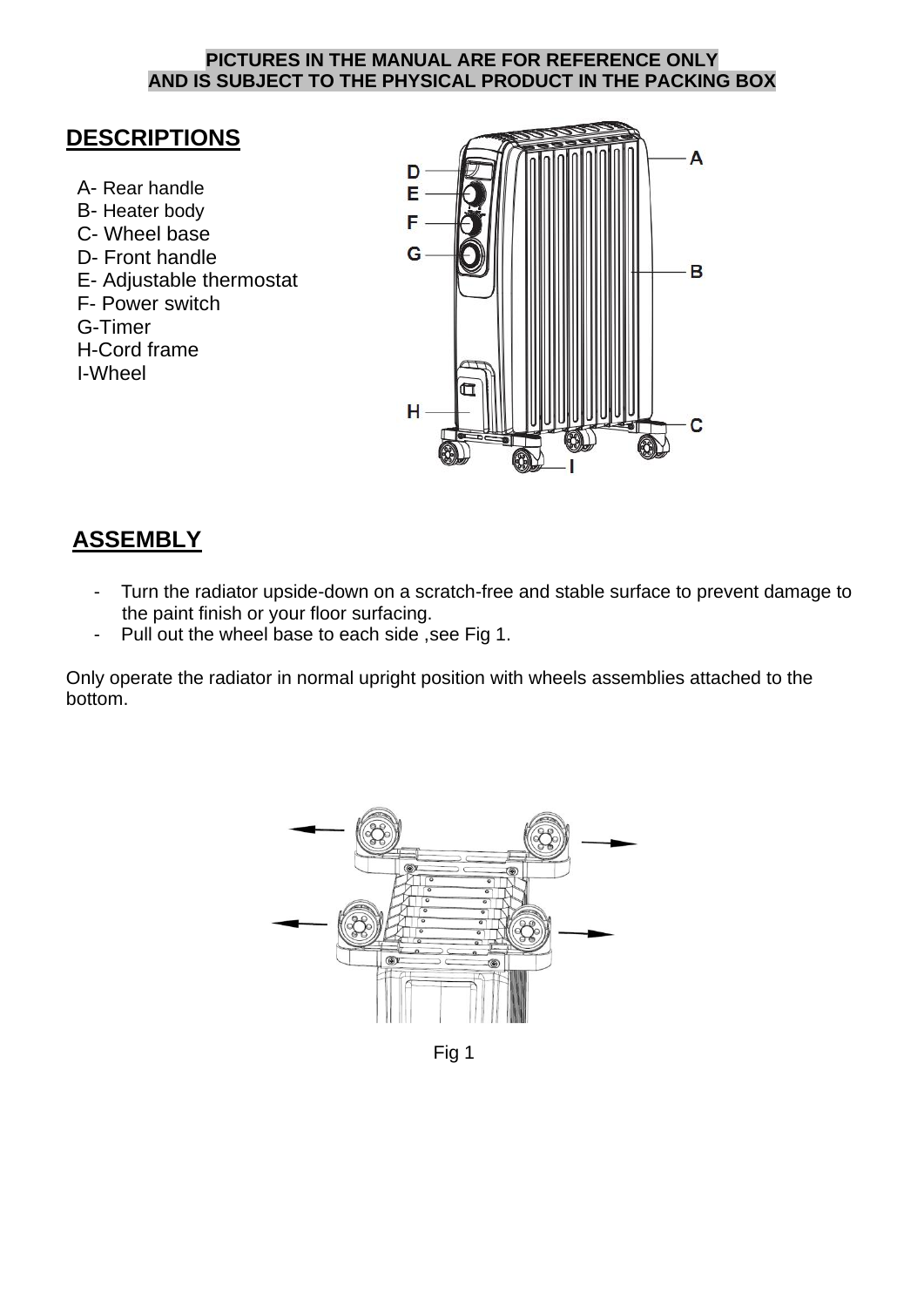## **OPERATING INSTRUCTIONS:**

- 1. Place the product in an upright position on a flat, steady, stable, heat-resistant surface. Make sure there is nothing flammable or heat sensitive within 1 meter (40 inches). Operating the product in any other position could cause a hazard.
- 2. Insert the plug into a suitable wall outlet after turning the thermostat knob counter-clockwise to the minimum position and setting the power switch to "0" for off. The heater is suitable for operation on an A.C. electricity supply having the same voltage as that show on its rating label.
- 3. Turn the power switch from "0" to either "LOW" (one light indicate), "MED" (two lights indicate) or "HIGH" (three lights indicate).
- 4. Turn the thermostat knob clockwise to ''HIGH'' position. When the room temperature rises to a comfortable level, slowly turn thermostat counter-clockwise until the indicator light just goes out. To adjust the room temperature turn the thermostat clockwise to raise the temperature, or counter-clockwise to lower it. Thus the heater will attempt to keep the room temperature at the desired level.
- 5. To turn off the heater, set the power switch to "0" position. The power indicator light turns off. Unplug the product from the electrical outlet when it is left unattended or is not in use.

## **TIMER SETTING OPERATION:**

- 24-hour timer.
- Each segment is 15 minutes.
- First, set the current time by rotating the Timer Dial clockwise until the arrow points to the correct time.
- Next, set the times at which you want the heater to turn ON, by pushing the relevant sections outwards (towards the outside of the dial).
- For all other times, when you want the heater to be off, make sure the corresponding sections are pushed inwards (towards the centre of the dial).

## **PRECAUTIONS FOR USE AND MAINTENANCE**

1. Always unplug the appliance and keep it away from any socket before cleaning.

2. To clean the outer surface of the appliance, use a lightly damp cloth. Then, dry it thoroughly with a soft, dry cloth before using again.

3. Do not use any cleaning or chemical products of any kind. Do not let water enter the openings on the heater. Do not use wax or products that create a shine as they can react to heat and cause discoloration.

4. When the appliance is not being used for prolonged periods, ensure that it is fully unplugged from the socket and store in its packaging for simple storage and later use. Clean your radiator as mentioned above and remove the wheels bases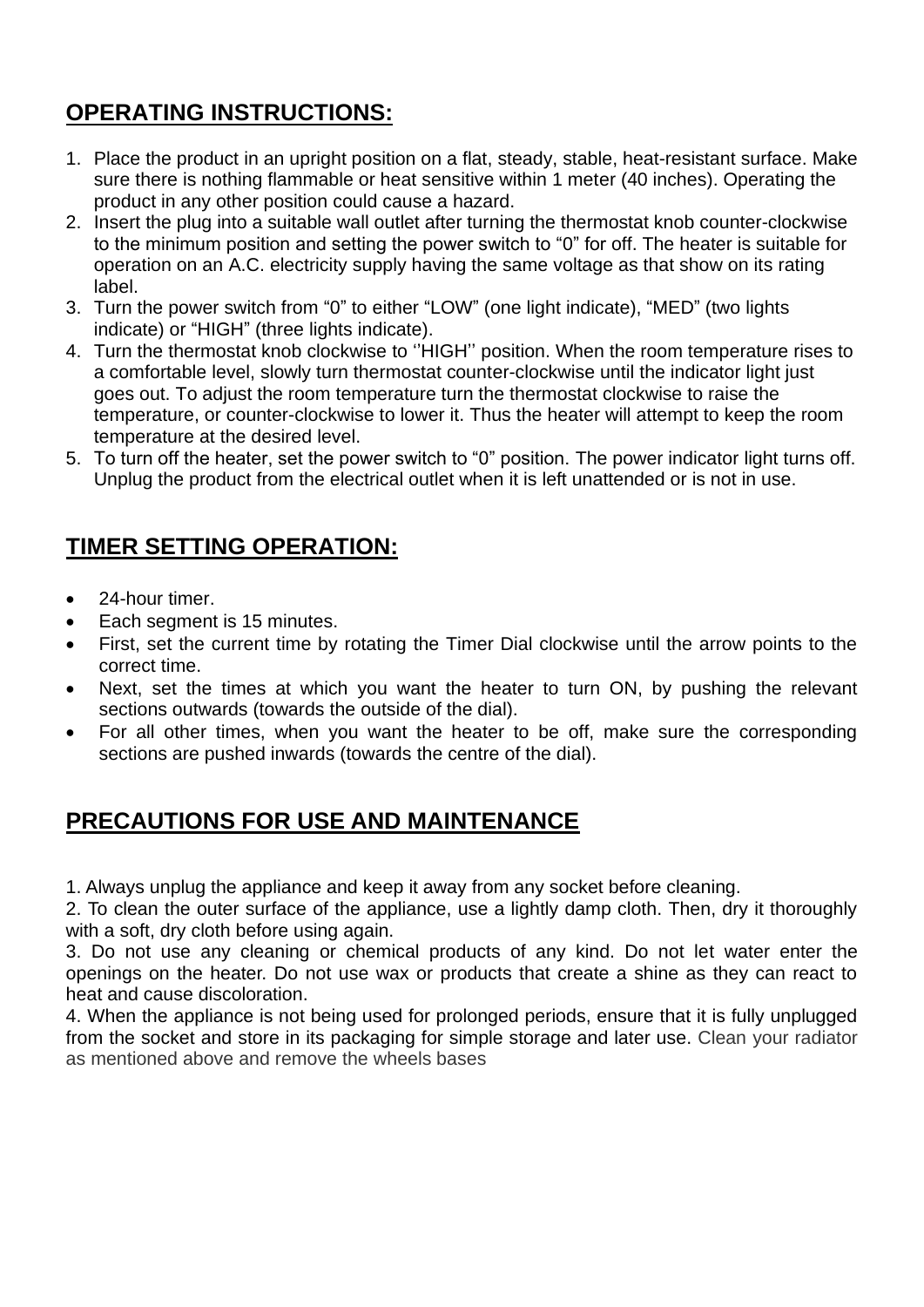| Item                                     | Symbol | Value                                                                                                         | Unit | Item                                                                               | Unit           |  |
|------------------------------------------|--------|---------------------------------------------------------------------------------------------------------------|------|------------------------------------------------------------------------------------|----------------|--|
| Heat output Model: MHR-20043             |        |                                                                                                               |      | Type of heat input, for electric storage local<br>space heaters only (select one)  |                |  |
| Nominal heat output                      | Pnom   | 2.5                                                                                                           | kW   | manual heat charge control, with<br>integrated thermostat                          | No.            |  |
| Minimum heat output<br>(indicative)      | Pmin   | 1.0                                                                                                           | kW   | manual heat charge control with<br>room and/or outdoor temperature<br>feedback     | No.            |  |
| Maximum continuous<br>heat output        | Pmax,c | 2.5                                                                                                           | kW   | electronic heat charge control with<br>room and/or outdoor temperature<br>feedback | No             |  |
| <b>Auxiliary electricity consumption</b> |        |                                                                                                               |      | fan assisted heat output                                                           | No             |  |
| At nominal heat output                   | elmax  | N/A                                                                                                           | kW   | Type of heat output/room temperature<br>control (select one)                       |                |  |
| At minimum heat output                   | elmin  | N/A                                                                                                           | kW   | single stage heat output and no<br>room temperature control                        | No             |  |
| In standby mode                          | elSB   | 0.00025                                                                                                       | kW   | Two or more manual stages, no<br>room temperature control                          | No.            |  |
|                                          |        |                                                                                                               |      | with mechanic thermostat room<br>temperature control                               | Yes            |  |
|                                          |        |                                                                                                               |      | with electronic room temperature<br>control                                        | No             |  |
|                                          |        |                                                                                                               |      | electronic room temperature<br>control plus day timer                              | No             |  |
|                                          |        |                                                                                                               |      | electronic room temperature<br>control plus week timer                             | No.            |  |
|                                          |        |                                                                                                               |      | Other control options (multiple selections<br>possible)                            |                |  |
|                                          |        |                                                                                                               |      | room temperature control, with<br>presence detection                               | $\overline{N}$ |  |
|                                          |        |                                                                                                               |      | room temperature control, with<br>open window detection                            | No             |  |
|                                          |        |                                                                                                               |      | with distance control option                                                       | No             |  |
|                                          |        |                                                                                                               |      | with adaptive start control                                                        | No             |  |
|                                          |        |                                                                                                               |      | with working time limitation                                                       | Yes            |  |
|                                          |        |                                                                                                               |      | with black bulb sensor                                                             | No             |  |
| Contact details                          |        | Kalliopi Karyda&Co LP<br>87A,17is Noemvriou str, P.C.55535<br>Pylea-Greece<br>T:+302316006600 F:+302316006650 |      |                                                                                    |                |  |

#### **Information requirements for electric local space heaters**